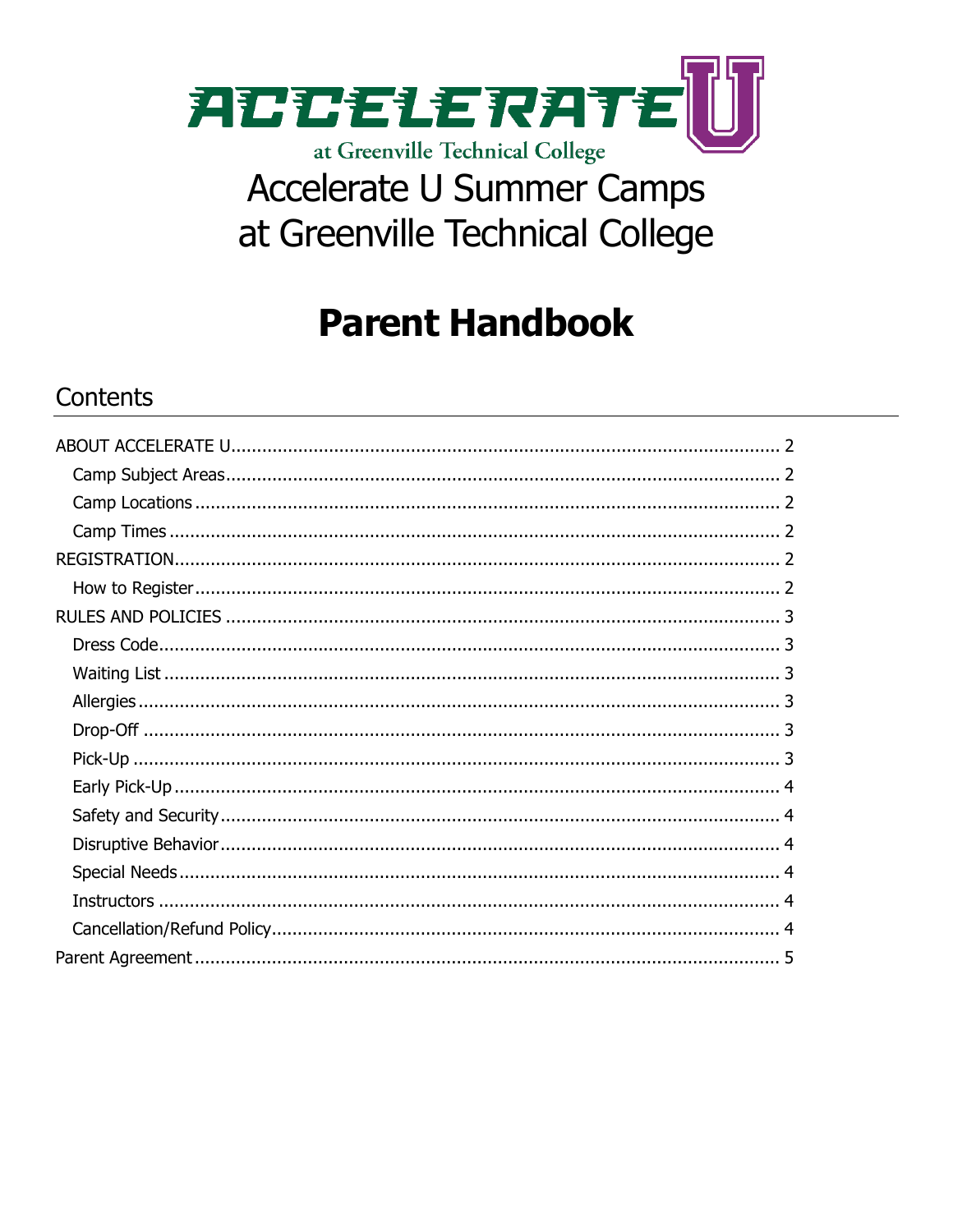#### <span id="page-1-1"></span><span id="page-1-0"></span>**ABOUT ACCELERATE U**

#### **Camp Subject Areas**

• Culinary

#### <span id="page-1-2"></span>**Camp Locations**

• Northwest Campus, 8109 White Horse Rd., Greenville, SC, 29617

#### <span id="page-1-3"></span>**Camp Times**

• Sessions are available from  $8$  a.m.  $-12$  p.m. and  $1$  p.m.  $-5$  p.m.

#### <span id="page-1-4"></span>**REGISTRATION**

#### Summer camps open for Registration on March 8, 2022.

<span id="page-1-5"></span>Don't wait until the last minute to register. Make sure your child has a summer to remember!

#### **How to Register**

- Visit [www.gvltec.edu/summer-camps/](http://www.gvltec.edu/summer-camps/) to browse program information and links to the registration page.
- Provide the camper's information name, date of birth, school attended.
- Payment must be made at the time of registration.
- • Make sure the college has correct email and telephone number on file when you register. If we need to contact you in event of emergency or cancellation, this is the information we will use.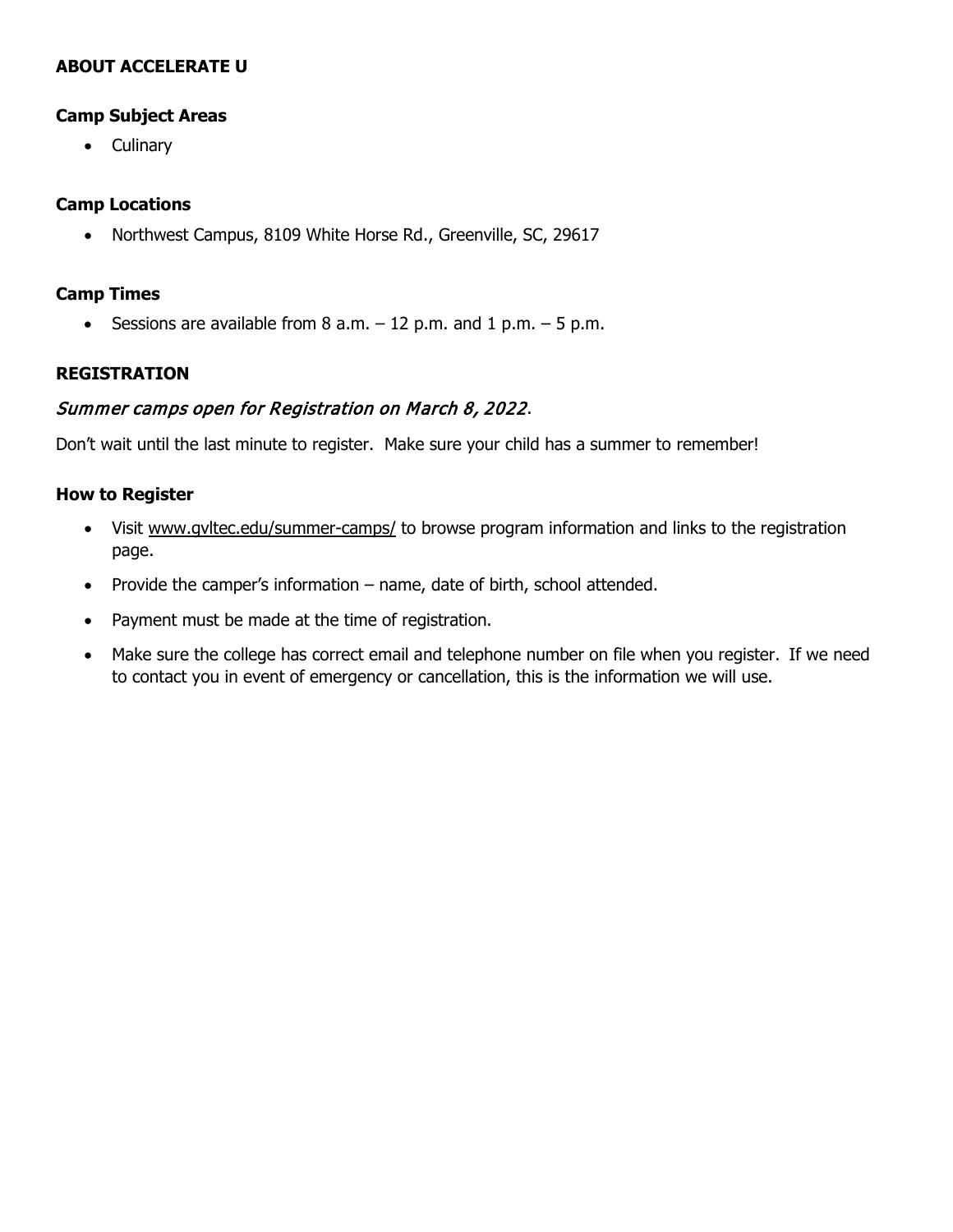#### <span id="page-2-1"></span><span id="page-2-0"></span>**RULES AND POLICIES**

#### <span id="page-2-2"></span>**Dress Code**

 Parents are asked to have their children wear apparel which is appropriate for summer camp activities. We require all campers to wear tennis shoes each day. All registered campers will receive an Accelerate U shirt on the first day of camp. They will be expected to wear that shirt each day. The dress code requires long pants, closed toe shoes, and hair pulled back (minimal jewelry please).

#### **Waiting List**

 No seats in the camp you are interested in? Place your child on the Summer Camps waiting list. The waiting list option will appear in lieu of the "add to cart" option when a class is at capacity.

#### <span id="page-2-3"></span>**Allergies**

 GTC does not guarantee an allergen-free environment, if a student has food or other allergies, please notify the camp administrator or staff.

 **NOTE**: Culinary camp recipes may contain nuts, nut oils, shellfish, gluten, dairy, produce and other food allergens.

#### <span id="page-2-4"></span>**Drop-Off**

- Parents/guardians must escort their children to and from the building and sign them in and out each day.
- • Campers should arrive on campus no earlier than 15 minutes prior to the start of the camp. Campers arriving earlier will not be supervised, and parents/guardians must accept full responsibility for their behavior and safety.
- • Campers who are able to drive may check themselves in, if the parent provides the camper forms ahead of time and indicates that the student will be driving.

#### <span id="page-2-5"></span>**Pick-Up**

- Parents must pick up children from the lobby and sign them out.
- Each parent must show a driver's license or valid ID when picking up their child.
- • If someone other than the parent on the registration form is picking up a camper, an alternate pick up form **MUST** be sent in/on file. This person must also show ID when picking up.
- • Campers should be picked up promptly at 12 p.m. for the morning sessions and 5 p.m. for afternoon sessions. If campers are not picked up within 15 minutes after their class has ended, they will be escorted to the supervised lunch area.
- • A late fee of \$15 for each 15 minutes will be charged for campers remaining more than 15 minutes after their class has ended.
- Please allow ample time for traffic and weather, and if you're going to be late, call (864) 250-8642.
- ahead of time and indicates that the student will be driving. • Campers who are able to drive may check themselves out, if the parent provides the camper forms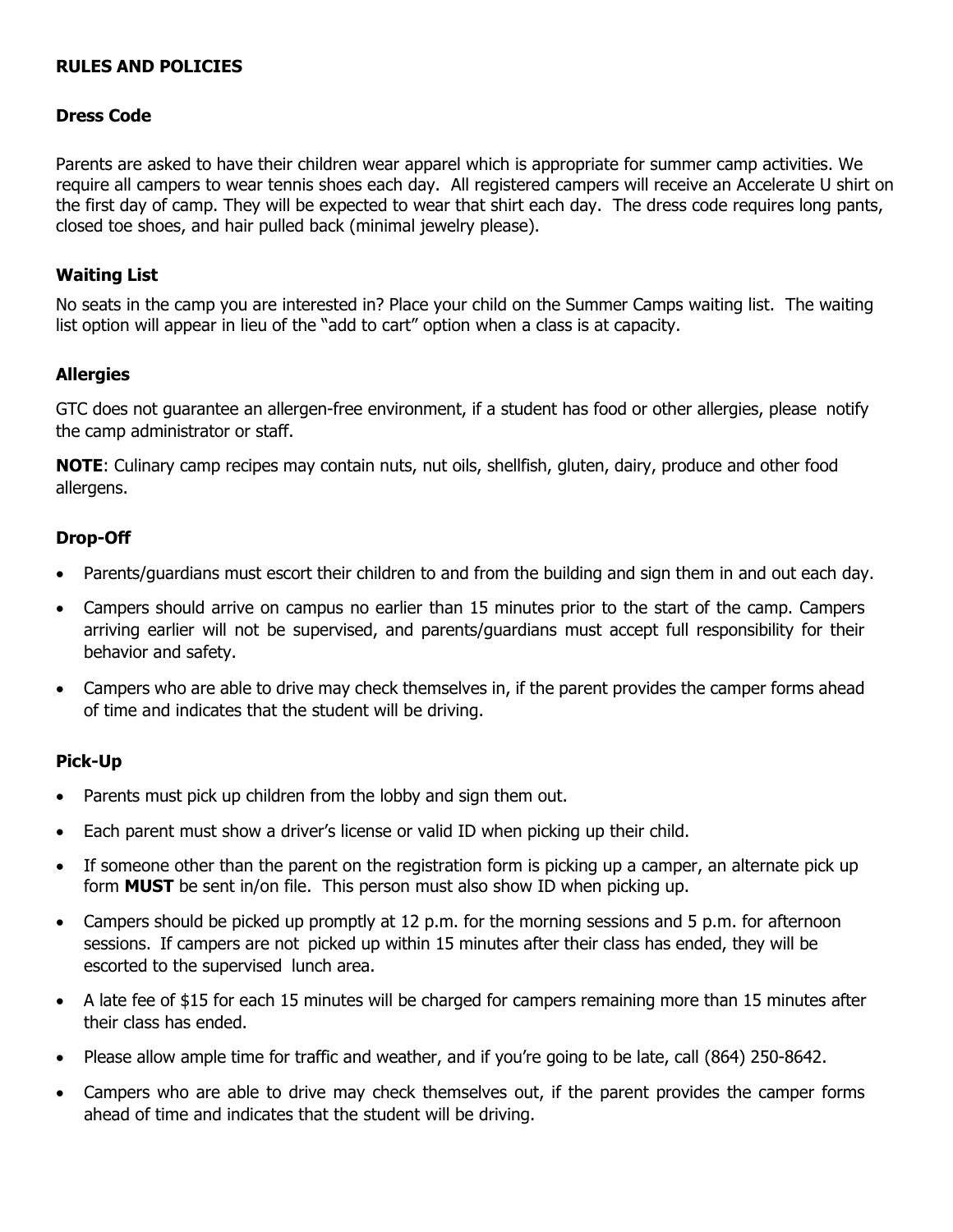#### <span id="page-3-0"></span>**Early Pick-Up**

<span id="page-3-1"></span>Please notify staff during check in.

#### **Safety and Security**

 Do not call or text your children during camp hours because this may disrupt the class or cause an accident. GTC is not responsible for the loss of personal items such as video games and cell phones.

#### <span id="page-3-2"></span>**Disruptive Behavior**

 Campers engaging in disruptive behavior will be sent home after an initial warning and will not be allowed to return. This includes inappropriate behavior, fighting, shoving and inappropriate language.

#### <span id="page-3-3"></span>**Special Needs**

 If a student has any physical, emotional, or educational special needs that would require special accommodations by camp staff, it is the responsibility of the legal guardian to disclose that information at the time of enrollment so camp staff are aware. *Note: GTC does not guarantee all special accommodations can* be met, but will attempt to provide reasonable accommodations with advanced notice.

#### <span id="page-3-4"></span>**Instructors**

<span id="page-3-5"></span> Each Accelerate U site is managed by a qualified staff of GTC Instructors and Teacher Aides. Summer Camp instructors are highly qualified educators from our local area who are selected for their abilities and expertise. They have years of experience and are excited about working with children and teens, along with providing a creative and stimulating learning environment. All camp staff has completed a screening process that meets the requirements set forth by Greenville Technical College and all staff members are required to attend an in-service training orientation. All staff members have obtained successful criminal background checks.

#### **Cancellation/Refund Policy**

- • GTC reserves the right to cancel courses due to insufficient enrollment or instructor availability, in which case registrants receive a full refund.
- The college gives no refunds after the course starts.
- No-shows are responsible for the full registration fee.
- • If your child cannot attend a camp, please notify the Registration office at (864) 250-8800 or [CE@g](mailto:CE@)vltec.edu immediately.
- • The college grants a full refund to registrants if the cancellation is received 11 or more business days before the course starts, less a \$20 processing fee.
- • The college refunds registrants 75 percent of the registration fee if the cancellation is received within 10 business days before the course starts, less a \$20 processing fee.
- • No refund will be issued if the cancellation is received less than 10 days prior to the camp start date. We regret that no exceptions can be made, please plan responsibly and accordingly.